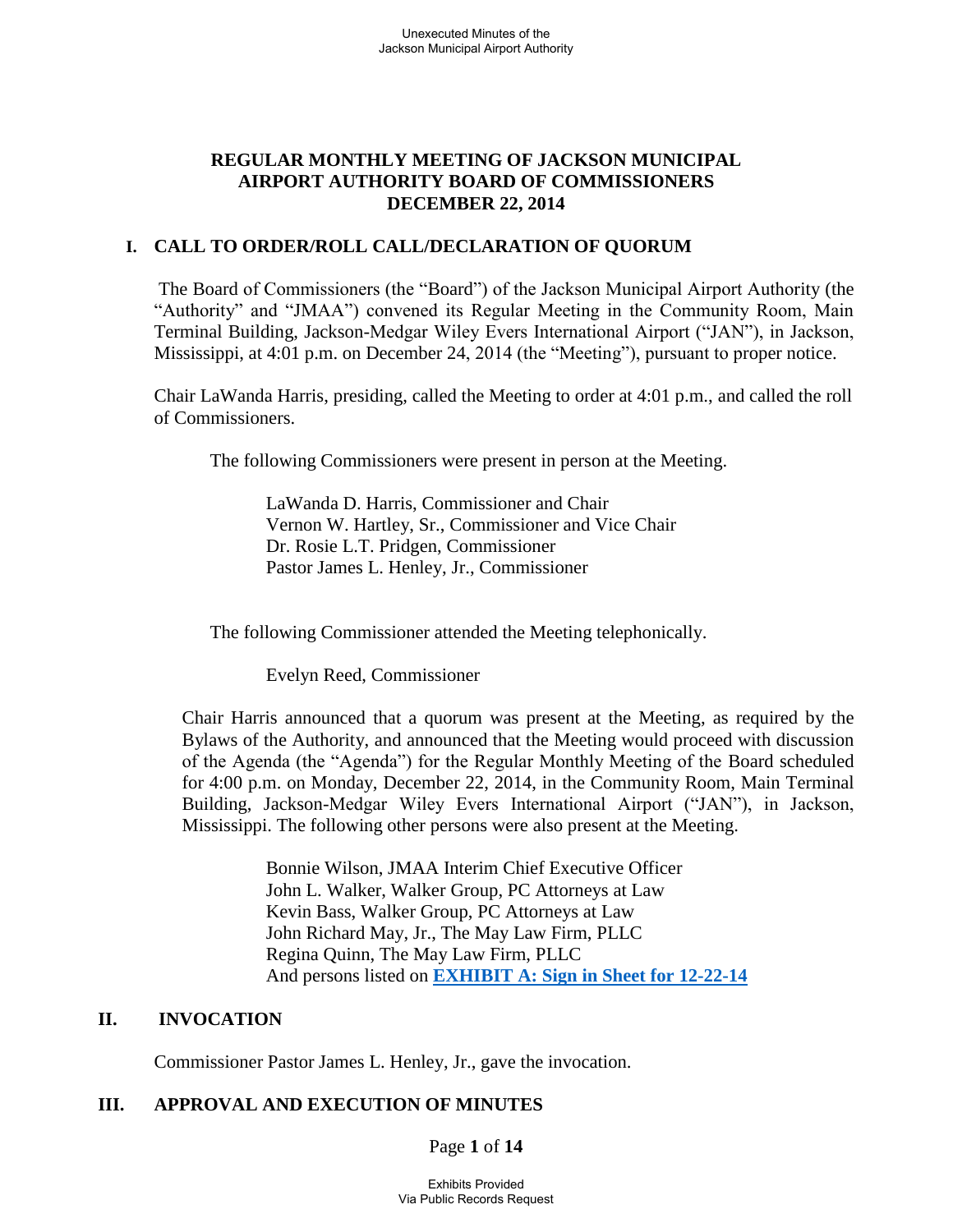A. Regular Work Session of the Board of Commissioners, November 20, 2014 B. Regular Meeting of the Board of Commissioners, November 24, 2014

# **RESOLUTION CY-2014-164**

# **APPROVAL AND EXECUTION OF NOVEMBER MINUTES**

After discussion and review and upon the motion made by Commissioner Pridgen, seconded by Vice Chair Hartley, and approved by the affirmative votes of all Commissioners present, the following resolution was made and entered.

**RESOLVED**, that the Board hereby approves the Minutes of the Regular Work Session, November 20, 2014 and the Regular Meeting of the Board of Commissioners, November 24, 2014 as presented and directs that said minutes be filed in the appropriate minute book and records of the Authority.

Yeas: Hartley, Henley, Pridgen, Harris, Reed Nays: None Abstentions: None

December 22, 2014

### **IV. PUBLIC COMMENTS**

None.

### **V. REPORTS**

 $\overline{a}$ 

### **A. Chair Harris**

Chair Harris acknowledged all persons in attendance and wished all Happy Holidays.

#### **B. Interim Chief Executive Officer**

Ms. Wilson then addressed comments to the Board as she "walked" through Agenda items and made references to supporting documentation in the **Packet for 12-22-2014 ("Meeting Packet")** The Meeting Packet is attached as an **[Exhibit](Packet%2012-22-14.pdf)** to the December 22, 2014 Regular Monthly Meeting Minutes.

*1. Airport Project Manager Summary, Period Ending November 30, 2014...................................................................................... Page 1<sup>1</sup>*

<sup>1</sup>  *"Page #" refers to the page number in the meeting Packet.*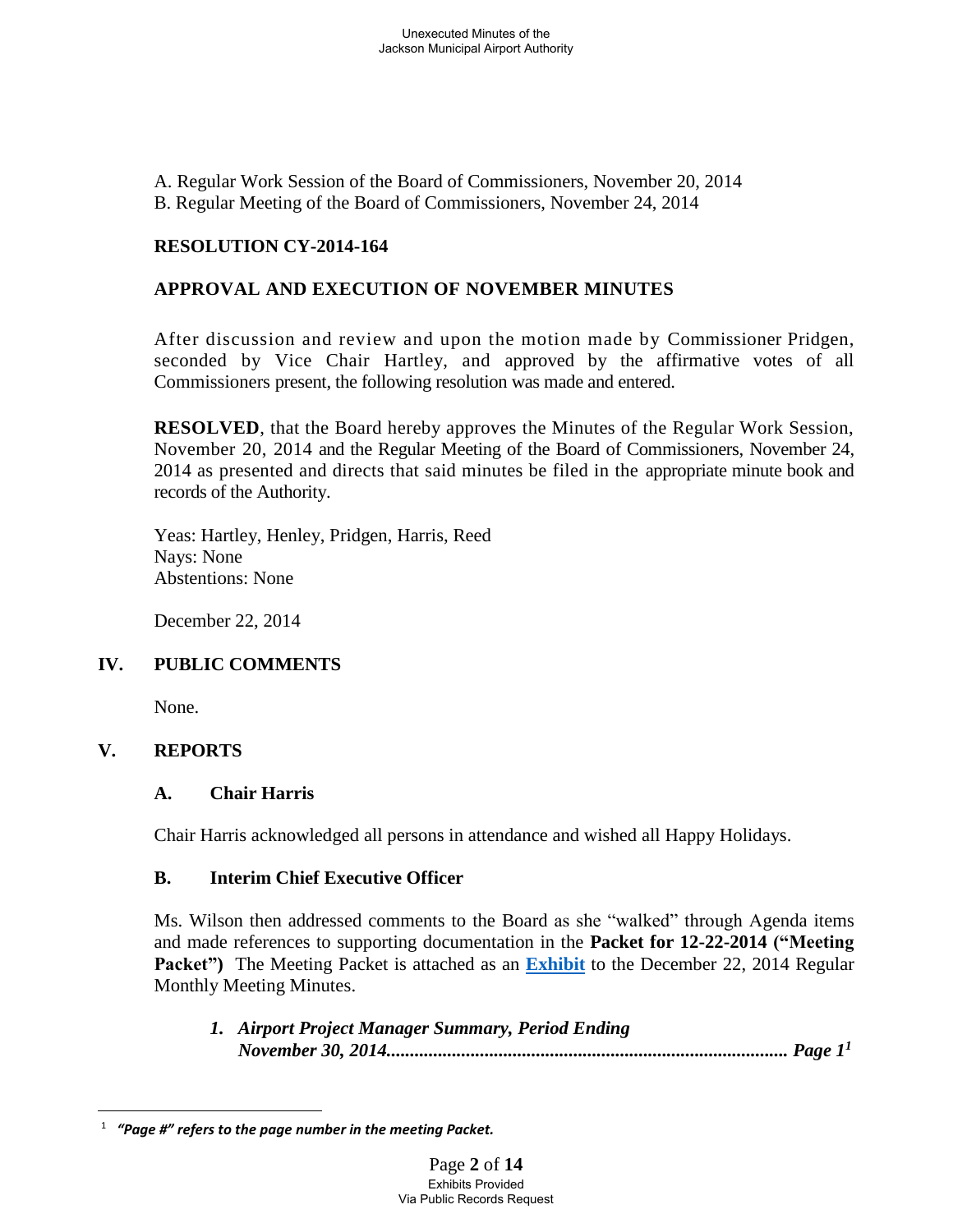| 2. Airport Activity Statistics Report, Period Ending |  |
|------------------------------------------------------|--|
|                                                      |  |

### *3. Employee and Organizational Recognitions............................................. Page 29*

Ms. Wilson and the Board congratulated in his absence, Mr. Melvin Robinson, III, Communications Officer, in JMAA's Security Department, for his selection as JMAA Employee of the Month for December, 2014.

Ms. Wilson and the Board congratulated Mr. Shadrick Benjamin, Information Technology Specialist, for his selection as JMAA Employee of the Year for 2014. Ms. Wilson noted that this award is highly regarded as it is granted pursuant to a peer review process. The Board members present were photographed with Mr. Benjamin.

### *4. Aviation Security Stakeholder Participation Act of 2014…………….Page 30*

#### **RESOLUTION CY-2014-165**

# **RESOLUTION AUTHORIZING "THANK YOU" LETTER TO CONGRESSMAN BENNIE G. THOMPSON**

Upon motion by Vice Chair Hartley, seconded by Commissioner Pridgen, the following **RESOLUTION** was made and unanimously approved.

**WHEREAS**, the Board of Commissioners (the "Board") of the Jackson Municipal Airport Authority (the "Authority") has considered the request of JMAA's staff for authority to send a letter on behalf of the Board to Congressman Bennie G. Thompson thanking him for his support of the aviation industry by introducing the Aviation Security Stakeholder Participation Act of 2014.

**IT IS THEREFORE, RESOLVED** JMAA's staff is hereby authorized to send a letter on behalf of the JMAA Board of Commissioners to Congressman Bennie G. Thompson thanking him for his support of the aviation industry by introducing the Aviation Security Stakeholder Participation Act of 2014.

Yeas: Hartley, Pridgen, Harris, Reed, Henley Nays: None Abstentions: None

December 22, 2014

#### **C. Attorney**

Attorney Walker reported that there have been no new changes or developments to the matters discussed during the December 18, 2014 Workshop Session, and that there had been

Page **3** of **14**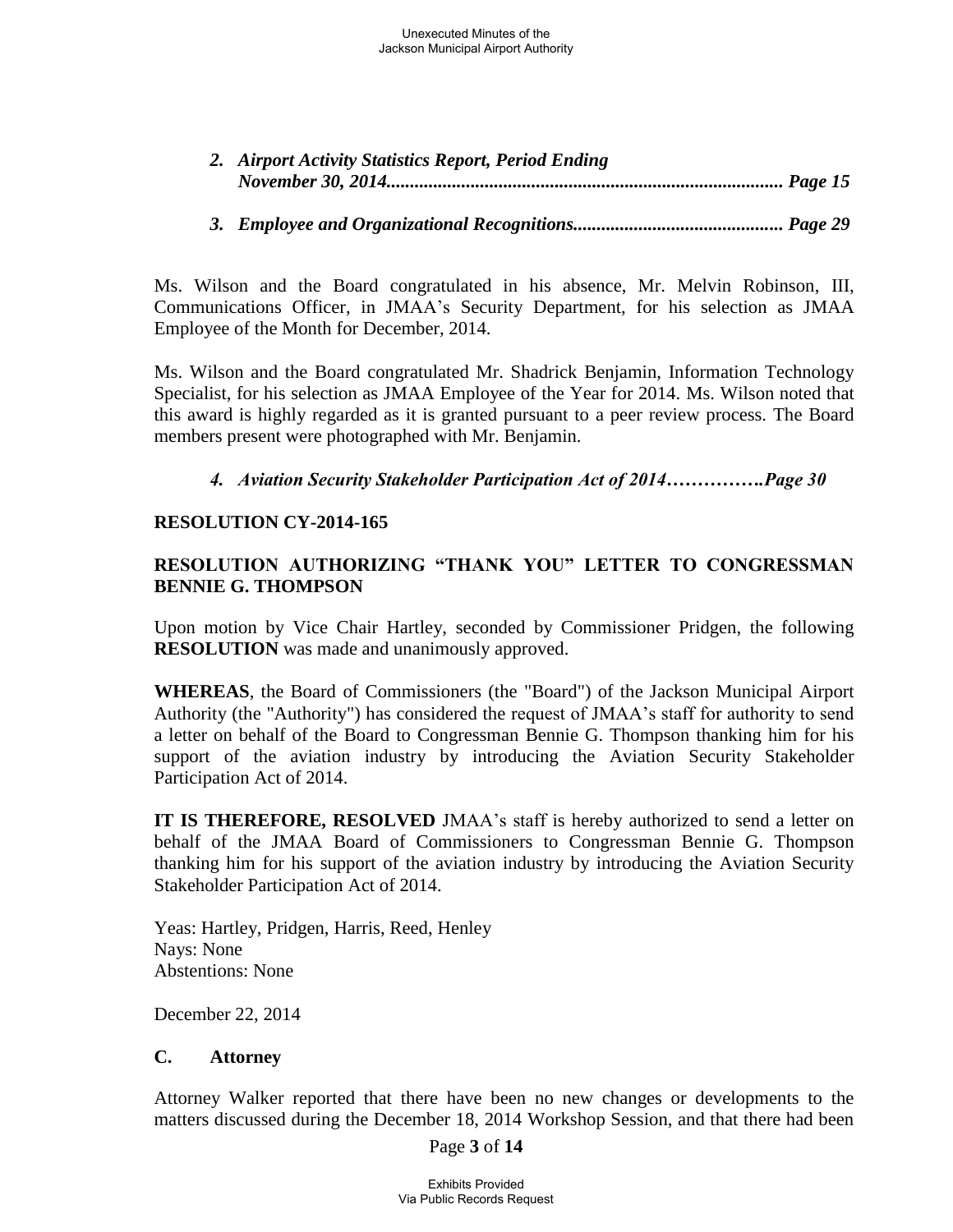no changes to the status of the Über report. He then wished everyone a Merry Christmas and Happy New Year!

# **VI. ACTION ITEMS**

### **A. Financial Matters**

- **1.** *Financial Reports for November 2014*
	- a. Balance Sheet: Accept.................................................................... Page 35
	- b. Income Statement: Accept.............................................................. Page 36

Chair Harris directed the Board's attention to the Balance Sheet, Income Statement and the Claims Docket for November, 2014 included in the Packet.

# **RESOLUTION CY-2014-166**

### **RESOLUTION ACCEPTING / APPROVING NOVEMBER FINANCIAL REPORTS**

Upon motion by Commissioner Pastor Henley, seconded by Vice Chair Hartley, the following **RESOLUTION** was made and unanimously approved.

**WHEREAS,** the Board of Commissioners (the "Board") of the Jackson Municipal Airport Authority (the "Authority") has reviewed and considered the Authority's Balance Sheet and Income Statement (the "Financial Reports") for the month and period ending November 30, 2014, which were included in the Packet, pages 35-38, and was distributed to the Board prior to the December 22, 2014, Regular Meeting of the Board.

**IT IS THEREFORE, RESOLVED** that the Board hereby accepts and approves the Financial Reports: Balance Sheet and Income Statement for November, 2014.

Yeas: Hartley, Pridgen, Harris, Reed, Henley Nays: None Abstentions: None

December 22, 2014

Commissioner Pastor Henley noted that through the month ending November 30, 2014 as well as cumulative for the year, the financial records reflect that JMAA is ahead of the budget, as it relates to current income.

c. Claims Docket for November, 2014: Approve…….. …………..... Page 39

Commissioner Reed asks for clarification about the portrait fees listed in the Claims Docket.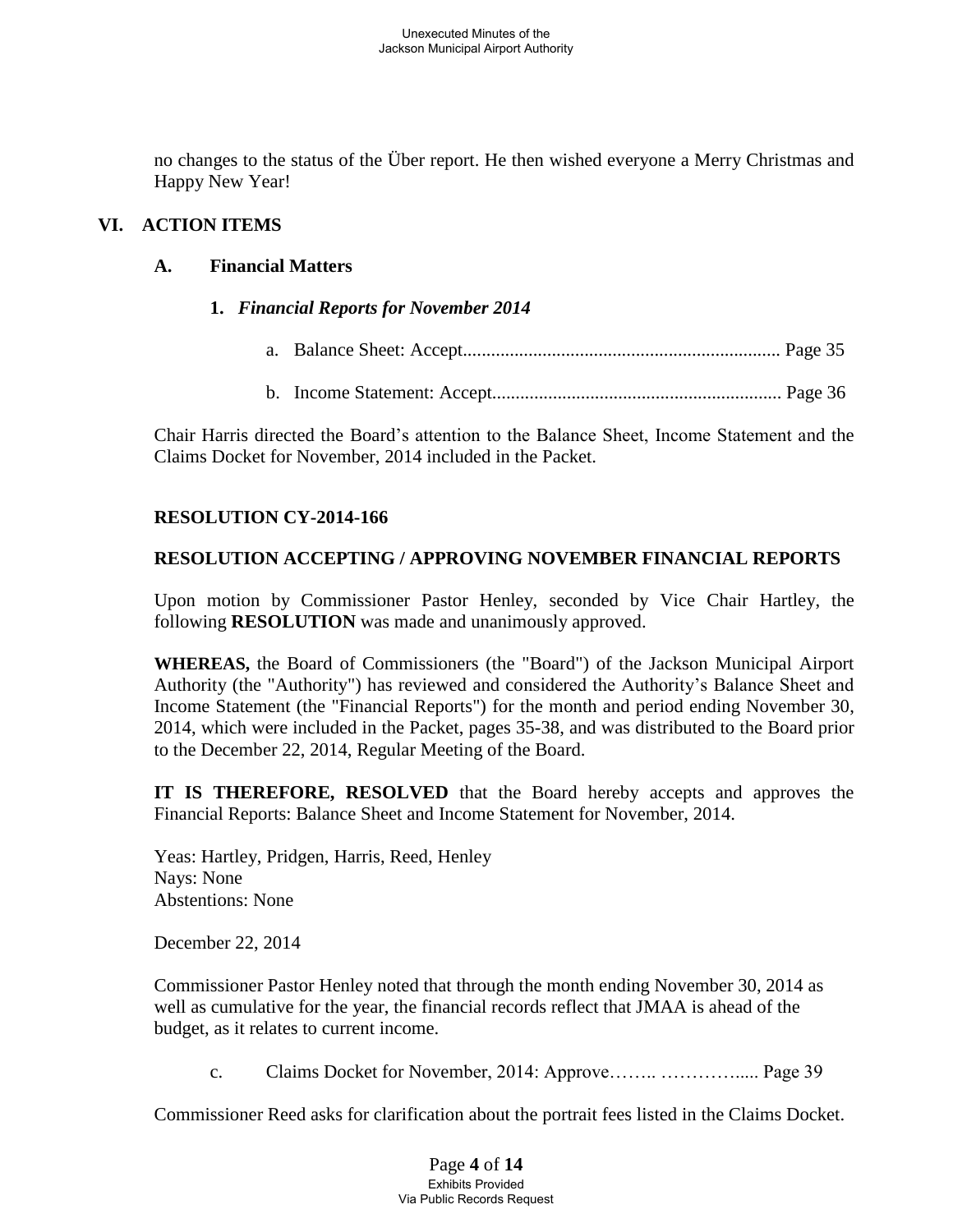Ms. Wilson informed the Board that the portrait fee related to several "head shot" portraits taken of several JMAA employees for the JMAA website. Also it included Commissioner Pridgen's portrait.

Next, Commissioner Reed stated that she believed that the fee for Yolanda McElroy was \$5,200.00 and therefore she did not understand the \$7,500.00 fee on the Claims Docket for Ms. McElroy. Chair Harris explained that the Board Resolution and the Contract provided for a gross fee of \$15,000.00 payable in two (2) payments of \$7,500.00. Commissioner Reed requested that an itemized statement be submitted as to the payment provided to Yolanda McElroy for organizing the December 29, 2014 event welcoming CEO Carl D. Newman.

Commissioner Reed also asked for clarification as to the "AVIATION Airport Research Development" payment. Mr. Gary Cohen responded that the fees are paid once a year for fingerprinting services.

### **RESOLUTION CY-2014-167**

#### **RESOLUTION APPROVING CLAIMS DOCKET**

Upon motion by Commissioner Pridgen, seconded by Commissioner Hartley, the following **RESOLUTION** was made and adopted on the majority vote (4-1-0) of the Commissioners.

**WHEREAS**, the Board of Commissioners (the "Board") of the Jackson Municipal Airport Authority (the "Authority") has reviewed and considered the Authority's Claims Docket ("Claims") for the month and period ending November 30, 2014, which were included in the Packet, pages 39-45, and was distributed to the Board prior to the December 22, 2014, Regular Meeting of the Board,

**IT IS THEREFORE, RESOLVED** that the Board hereby authorizes payment of the Claims in the amount of \$1,543,391.00.

Yeas: Hartley, Pridgen, Harris, Reed, Nays: Henley Abstentions: None

December 22, 2014

### *2. Fiscal Year 2014 Audit*

Commissioner Henley noted that 2014 audit report is almost complete and the report should be presented at the January Monthly Board Meeting.

#### **RESOLUTION CY-2014-168**

Page **5** of **14**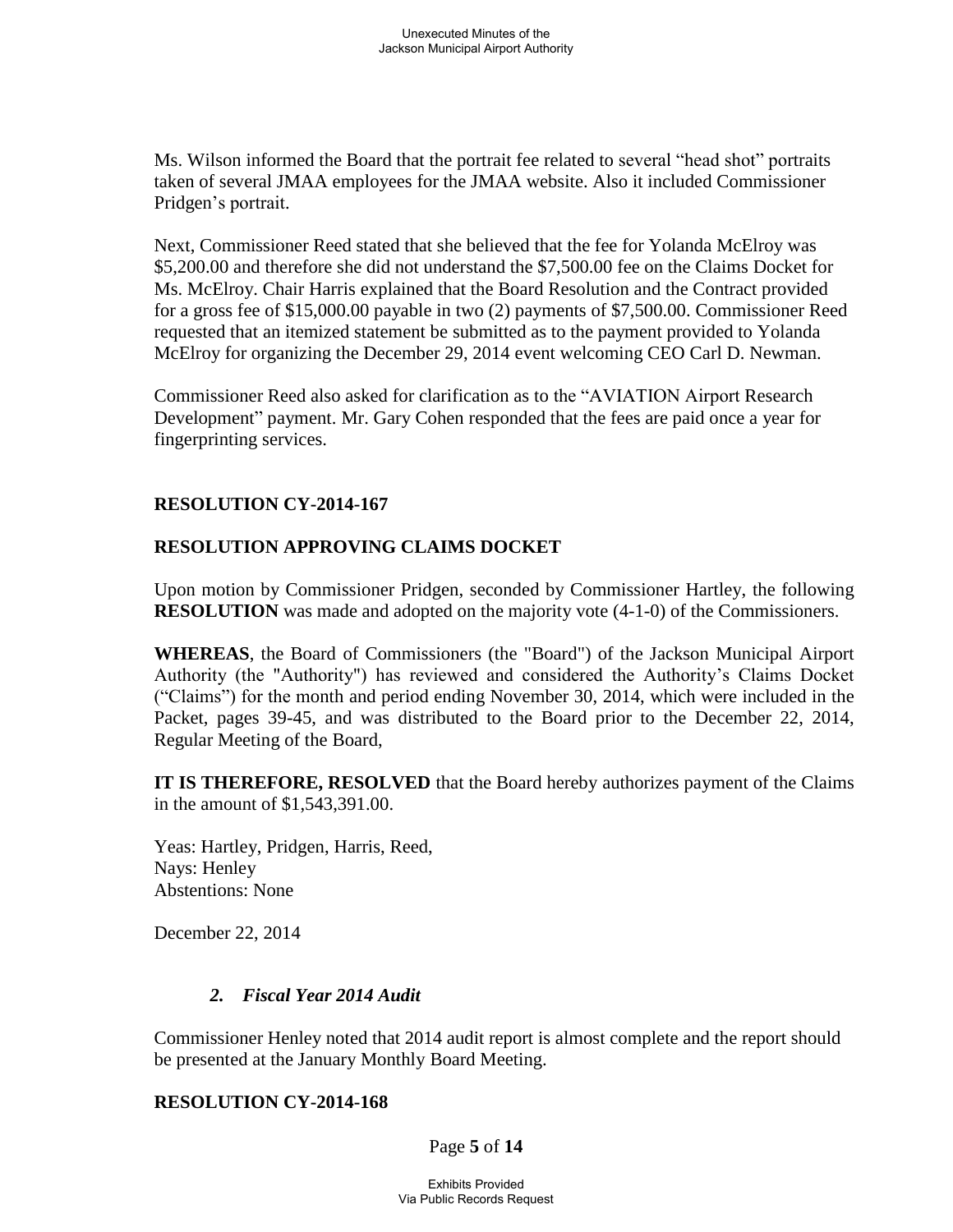# **RESOLUTION DESIGNATING COMMISSIONER PASTOR HENLEY AS COMMISSIONER REPRESENTATIVE FOR AUDITS**

Upon motion by Vice Chair Hartley, seconded by Commissioner Pridgen, the following **RESOLUTION** was made and unanimously approved.

**WHEREAS,** the Board of Commissioners (the "Board") of the Jackson Municipal Airport Authority (the "Authority") considered designating Commissioner Pastor Henley to serve as the Board's representative and point of contact with the external auditors to perform duties including, but not limited to,: (1) reviewing findings of the auditors, (2) making recommendations to the auditors, and (3) assisting in preparation of the final report, prior to presentation of the report to the Board of Commissioners for acceptance.

**IT IS THEREFORE, RESOLVED** that the Board hereby designates Commissioner Pastor Henley to serve as the Board's representative and point of contact with the external auditors to perform duties including, but not limited to,: (1) reviewing findings of the auditors, (2) making recommendations to the auditors, and (3) assisting in preparation of the final report, prior to presentation to the Board of Commissioners for acceptance.

Yeas: Hartley, Pridgen, Harris, Reed, Henley Nays: None Abstentions: None

December 22, 2014

#### **B. Service Agreements**

 *1. Stenographic and Transcription Services, JAN: Authorize Agreement (Metro Court Reporting Services)..………...........................................Page 46* 

### **RESOLUTION CY-2014-169**

### **RESOLUTION AS TO EXECUTING PROFESSIONAL SERVICES AGREEMENT WITH METRO COURT REPORTING SERVICES TO PROVIDE STENOGRAPHIC AND TRANSCRIPTION SERVICES.**

Upon motion by Vice Chair Hartley, seconded by Commissioner Pastor Henley, the following **RESOLUTION** was made and unanimously approved

**WHEREAS**, the Board has considered the request of JMAA's staff for authority to execute a professional services agreement with Barbara Crawford, doing business as Metro Court Reporting Services ("Metro"), a Jackson, Mississippi-based, African-American womanowned business enterprise for services in support of the DBE Program, for service fees not to exceed \$7,500.00. The Board finds that such request, which is more fully explained in a memorandum dated December 22, 2014, at pages 46-47 of the Meeting Packet, ought to be granted.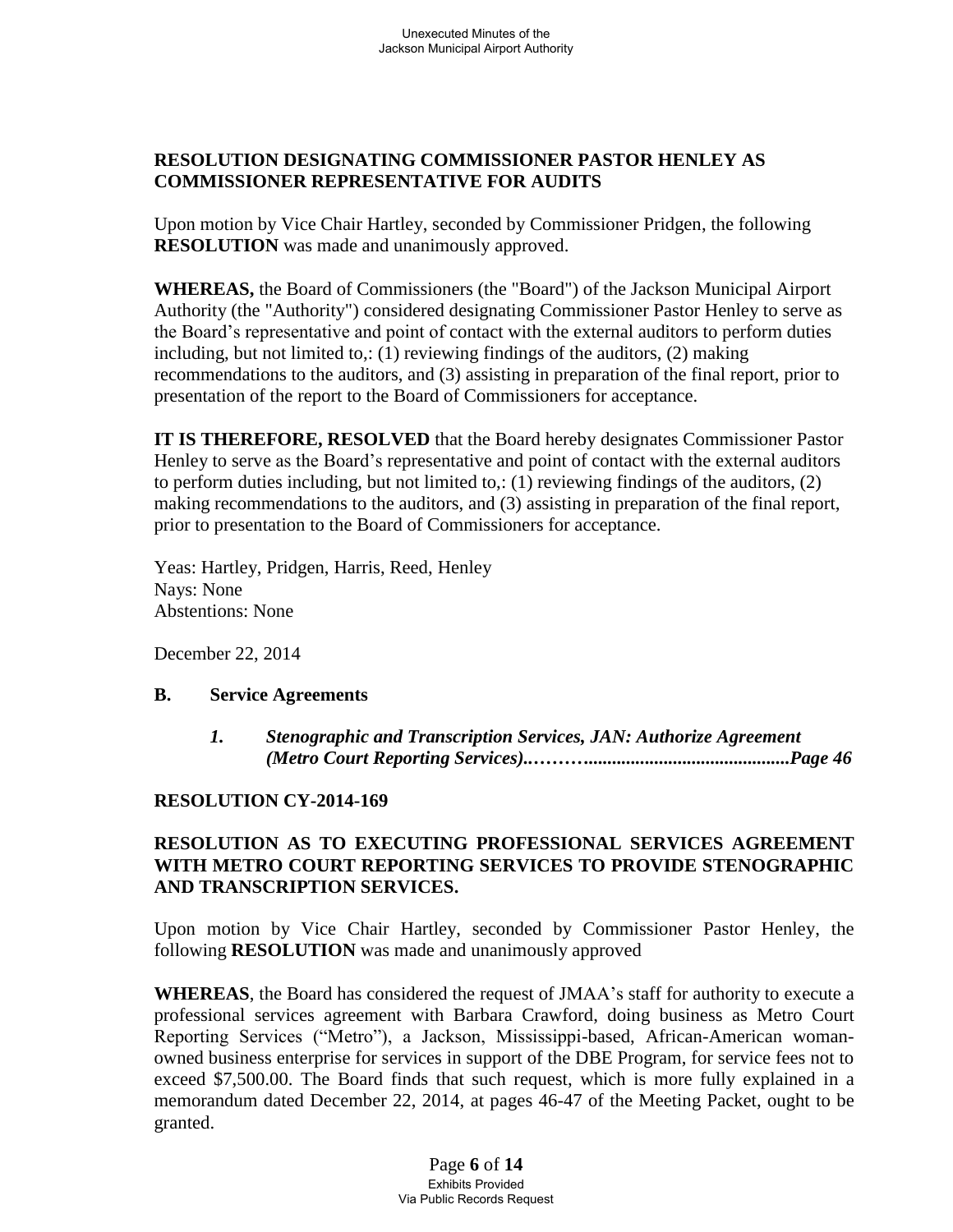**IT IS THEREFORE, RESOLVED** that JMAA's staff is authorized to execute a professional services agreement with Barbara Crawford, doing business as Metro Court Reporting Services ("Metro"), a Jackson, Mississippi-based, African-American womanowned business enterprise for services in support of the DBE Program, for service fees not to exceed \$7,500.00. The Board finds that such request is more fully explained in a memorandum dated December 22, 2014, at pages 46-47 of the Meeting Packet.

 Yeas: Hartley, Pridgen, Harris, Reed, Henley Nays: None Abstentions: None

December 22, 2014

 *2. Roadside Assistance Program for JMAA Vehicles, JMAA: Authorize Agreement (Paragon Motor Club, Inc.).....................................…...…Page 48*

#### **RESOLUTION CY-2014-170**

### **RESOLUTION AS TO SERVICE AGREEMENT FOR EMERGENCY ROADSIDE ASSISTANCE WITH PARAGON MOTOR CLUB**

Upon motion by Vice Chair Hartley, seconded by Commissioner Pridgen, the following **RESOLUTION** was made and unanimously approved

**WHEREAS,** the Board has considered the request of JMAA's staff for authority to execute a service agreement with Paragon Motor Club, Inc., ("Paragon") of Austin, Texas, a foreign corporation, not licensed to do business in Mississippi, to provide emergency roadside assistance to authorized operators of vehicles owned and registered to the Jackson Municipal Airport Authority for the period of one calendar year commencing January 1, 2015 through December 31, 2015. The Board finds that such request, which is more fully explained in a memorandum dated December 10, 2014, at pages 48-50 of the Meeting Packet, ought to be granted.

**IT IS THEREFORE, RESOLVED** that JMAA's Staff is authorized to execute a service agreement with Paragon Motor Club, Inc., ("Paragon") of Austin, Texas, a foreign corporation, not licensed to do business in Mississippi, to provide emergency roadside assistance to authorized operators of vehicles owned and registered to the Jackson Municipal Airport Authority for the period of one calendar year commencing January 1, 2015 through December 31, 2015. The Board finds that such request is more fully explained in a memorandum dated December 10, 2014, at pages 48-50 of the Meeting Packet.

Yeas: Hartley, Pridgen, Harris, Reed, Henley Nays: None Abstentions: None

Page **7** of **14**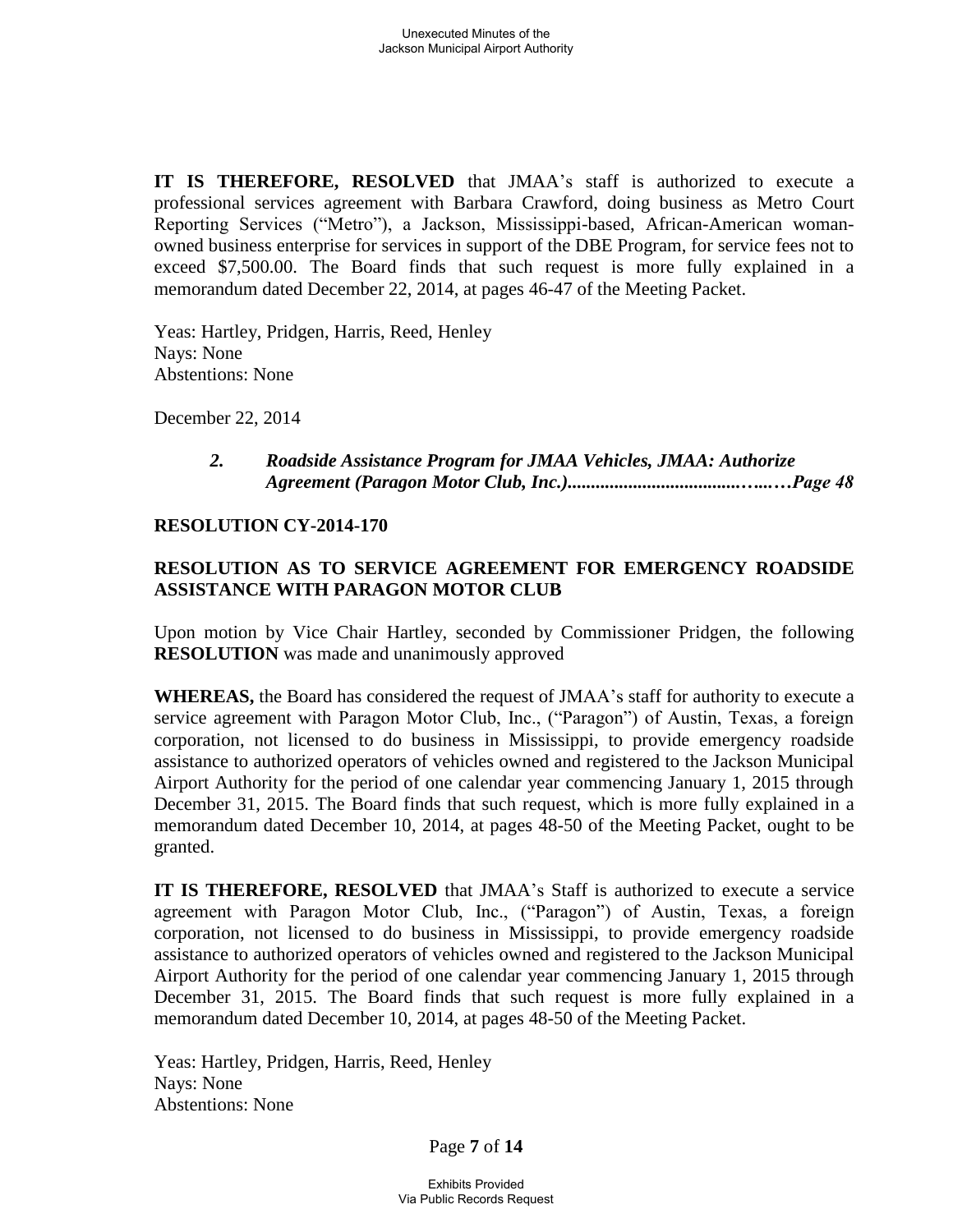December 22, 2014

# **C. Construction Projects**

None

### **D. Procurements**

None

#### **E. Grants**

None

#### **F. Other Matters**

Ms. Wilson then directed the Board's attention to the following Agenda items and requests for the Board's approval.

### *1. Early Issues*

- *(a) Bully's Restaurant*
- *(b) Tony's Tips*
- *(c) ADK Executive Search….............***…………………………………….Page 51**

### **RESOLUTION CY-2014-171**

# **RESOLUTION AS TO AUTHORIZING DECEMBER 2014 PAYMENTS: \$445.50 TO BULLY'S RESTAURANT, \$2,125.00 TO TONY'S TIPS AND \$15,337.77 TO ADK EXECUTIVE SEARCH.**

Upon motion by Commissioner Pastor Henley, seconded by Vice Chair Hartley, the following **RESOLUTION** was made and unanimously approved

**WHEREAS,** the Board has considered the request of JMAA's staff for authority to provide payment of \$445.50 to Bully's Restaurant for the meal prepared for the December 22, 2014 JMAA Board Meeting; \$2,125.00 to Tony's Tips for the meal prepared for the December 19, 2014 employee service award Christmas Luncheon; and \$15,337.77 to ADK Executive Search as the final installment and expense reimbursements for its search, screening, etc. services for a new CEO. The Board finds that such requests, which are more fully explained in a memorandum dated December 19, 2014, at page 51 of the Meeting Packet, ought to be granted.

**IT IS THEREFORE, RESOLVED** that JMAA's Staff is authorized to provide payment of

Page **8** of **14** Exhibits Provided Via Public Records Request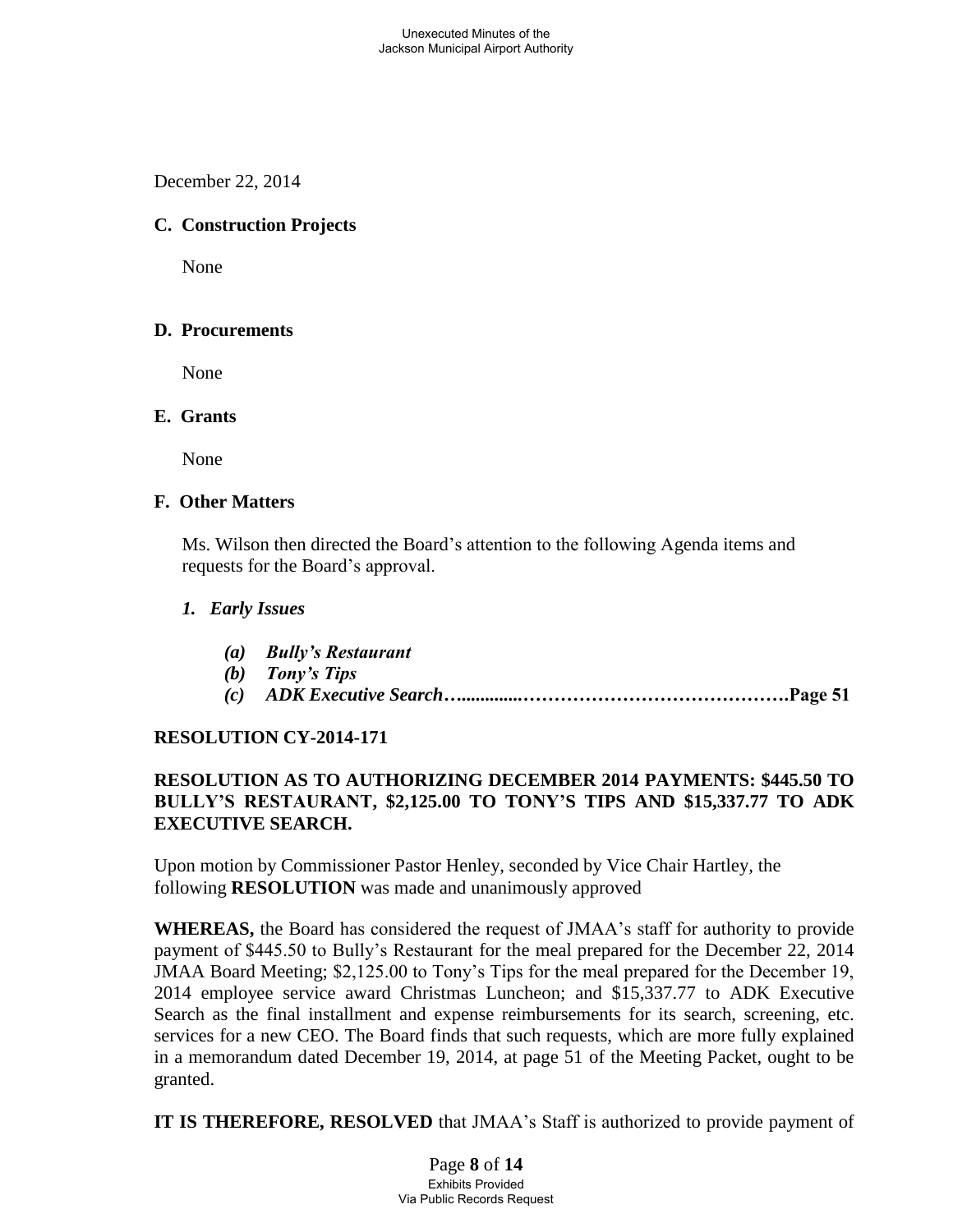\$445.50 to Bully's Restaurant for the meal prepared for the December 22, 2014 JMAA Board Meeting; \$2,125.00 to Tony's Tips for the meal prepared for the December 19, 2014 employee service award Christmas Luncheon; and \$15,337.77 to ADK Executive Search as the final installment and expense reimbursements for its search, screening, etc services for a new CEO. The Board finds that such requests are more fully explained in a memorandum dated December 19, 2014, at page 51 of the Meeting Packet.

Yeas: Hartley, Pridgen, Harris, Reed, Henley Nays: None Abstentions: None

December 22, 2014

#### **2. Board Travel**

| (a) Vice Chair Hartley's Committee Participation, JMAA: Approve |  |
|-----------------------------------------------------------------|--|
|                                                                 |  |

#### **RESOLUTION CY-2014-172**

### **RESOLUTION APPROVING COMMISSIONER HARTLEY'S PARTICIPATION IN THE AIRPORTS COUNCIL INTERNATIONAL-NORTH AMERICA'S ENVIRONMENTAL AFFAIRS COMMITTEE, AS A LIAISON FOR THE COMMISSIONER'S COMMITTEE**

Upon motion by Commissioner Pastor Henley, seconded by Commissioner Pridgen, the following **RESOLUTION** was made and unanimously approved

**WHEREAS,** Vernon Hartley, Sr., Vice Chair of the Board of Commissioners for the Jackson Municipal Airport Authority was invited by The Chair of the Airports Council International-North America (ACI-NA) to serve as the ACI-NA Liaison to the Environmental Affairs Committee; and

**WHEREAS,** the ACI-NA represents local, regional, and state governing bodies that own and operate commercial airports in the United States and Canada and ACI-NA's mission is to advocate policies and provide services that strengthen the ability of commercial airports to serve their passengers customers and communities; and

**WHEREAS,** the Board has considered Vice Chair Hartley's request to become the ACI-NA Liaison to the Environmental Affairs Committee of the ACI-NA and believes that his serving in this capacity will provide insight and knowledge to JMAA as to environmental matters;

**IT IS THEREFORE, RESOLVED** the Board hereby supports and approves that Vice Chair Hartley, after being invited by the Chair of ACI-NA, to become the ACI-NA Liaison to the

Page **9** of **14**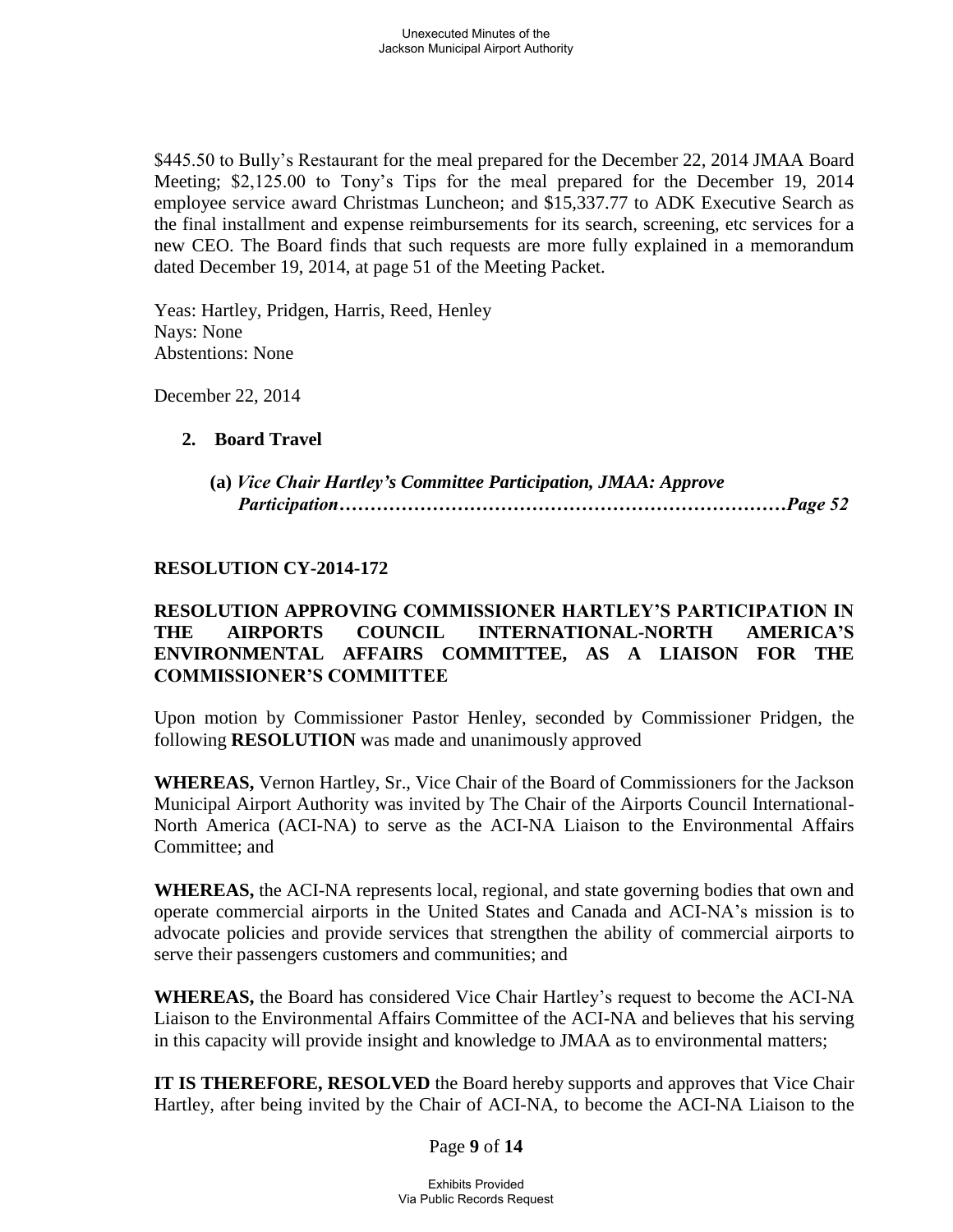Environmental Affairs Committee.

Yeas: Hartley, Pridgen, Harris, Reed, Henley Nays: None Abstentions: None

December 22, 2014

 **(b)** *Vice Chair Hartley's Travel to ACI-NA Environmental Affairs Meeting, JMAA: Approve Travel (Steering Group Meeting, Washington, DC, January 15-16, 2015)* 

#### **RESOLUTION CY-2014-173**

### **RESOLUTION APPROVING VICE-CHAIR VERNON HARTLEY'S TRAVEL TO AND PARTICIPATION IN THE ACI-NA'S ENVIRONMENTAL AFFAIRS COMMITTEE MEETING IN WASHINGTON, DC, JANUARY 15-16, 2015**

Upon motion by Commissioner Pastor Henley, seconded by Commissioner Pridgen, the following **RESOLUTION** was made and unanimously approved

**WHEREAS,** the Environmental Steering Group and Orientation Meeting in Washington D.C. will offer a great opportunity for engagement and training on environmental issues, of importance to the Jackson Municipal Airport Authority (Authority of JMAA), with airport professionals, executives and industry leaders as set forth on the Agenda for the 2015 Meeting, attached to the Minutes of the December 22, 2014 Regular Board Meeting Minutes;

**WHEREAS**, the Board of Commissioners of JMAA recommends approves and authorizes the travel, lodging and related expenses for Vice Chair Hartley to attend and participate in the Environmental Steering Group and Orientation Meeting January 15-16, 2015 in Washington D.C. for the reasons cited above; and

**WHEREAS**, the Board has considered the foregoing and has considered the benefits which will accrue to the Authority from attendance by Vice Chair Vernon Hartley at the Environmental Steering Group and Orientation Meeting;

**IT IS THEREFORE, RESOLVED** the Board hereby (i) finds and determines that participation by Vice Chair Hartley in the 2015 Environmental Steering Group and Orientation Meeting during the period January 15-16, 2015 in Washington D.C. will be extremely beneficial to the Authority for the reasons cited above, and (ii) approves and authorizes payment and reimbursement for travel, lodging and related expenses for Vice Chair Hartley to attend and participate in 2015 Environmental Steering Group and Orientation Meeting January 15-16, 2015 in Washington D.C. as described above, in accordance with the Travel Policy of JMAA's Commissioners.

Yeas: Hartley, Pridgen, Harris, Reed, Henley

Page **10** of **14** Exhibits Provided Via Public Records Request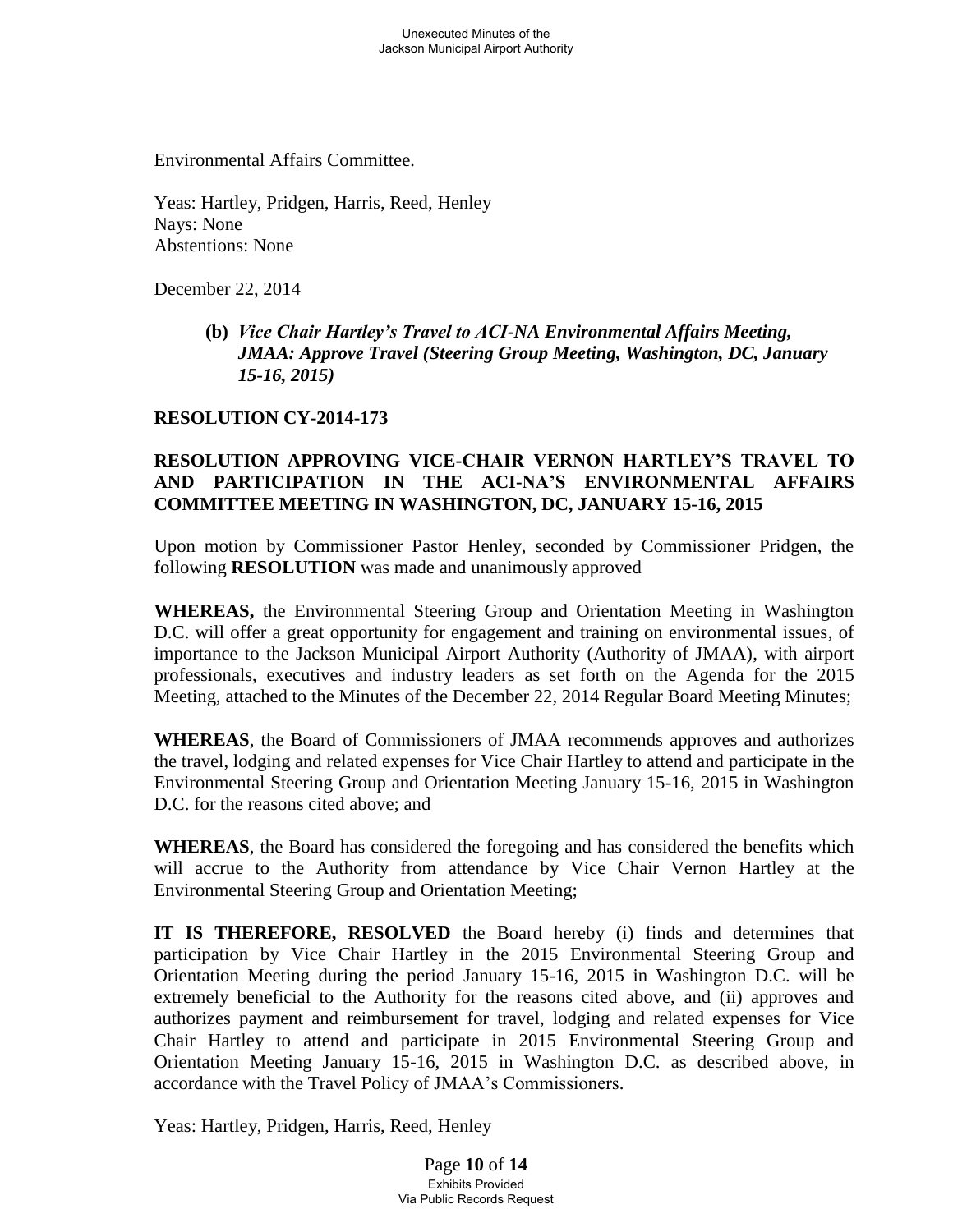Nays: None Abstentions: None

December 22, 2014

#### **(c)** *Vice Chair Hartley's Travel to ACI-NA Environmental Affairs Conference, JMAA: Approve Travel (Vancouver, BC, March 22-25, 2015)*

#### **RESOLUTION CY-2014-174**

# **RESOLUTION APPROVING VICE-CHAIR VERNON HARTLEY'S TRAVEL TO AND PARTICIPATION IN THE ENVIRONMENTAL AFFAIRS COMMITTEE SPRING CONFERENCE IN VANCOUVER, BC, MARCH 22-25, 2015**

Upon motion by Commissioner Pastor Henley, seconded by Commissioner Pridgen, the following **RESOLUTION** was made and unanimously approved

**WHEREAS**, the AIRPORTS COUNCIL INTERNATIONAL-NORTH AMERICA's 2015 Environmental Affairs Conference brings together airport environmental staff, experienced consultants and experts to learn the latest on how federal, state, and local regulations and policies are affecting airport operations in the U.S. and Canada ; and

**WHEREAS**, The 2015 conference will offer a great opportunity for engagement with airport professionals, executives and industry leaders about aviation trends and a multitude of issues of importance to the Jackson Municipal Airport Authority (Authority of JMAA) as set forth in the Agenda for the 2015 Conference, attached to the Minutes of the December 22, 2014 Regular Board Meeting Minutes;

**WHEREA**S, the Board of Commissioners of JMAA recommends approves and authorizes the travel, lodging and related expenses for Vice Chair Hartley to attend and participate in the 2015 Environmental Affairs Conference March 22-25, 2015 in Vancouver, BC for the reasons cited above; and

**WHEREAS**, the current Travel Policy for the Board ("Travel Policy"), states that travel outside the continental limits of the United States by a Commissioner on behalf of the Authority shall not be permitted at Authority's expense unless there is specific prior approval by the Board and a determination by the Board that such travel would be "extremely beneficial" to the Authority; and

**WHEREAS,** the Board has considered the foregoing and has considered the benefits which would accrue to the Authority from the attendance by the Vice Chair Hartley at the 2015 Environmental Affairs Conference;

**IT IS THEREFORE, RESOLVED** the Board hereby (i) finds and determines that participation by Vice Chair Hartley in the 2015 Environmental Affairs Conference, March

Page **11** of **14**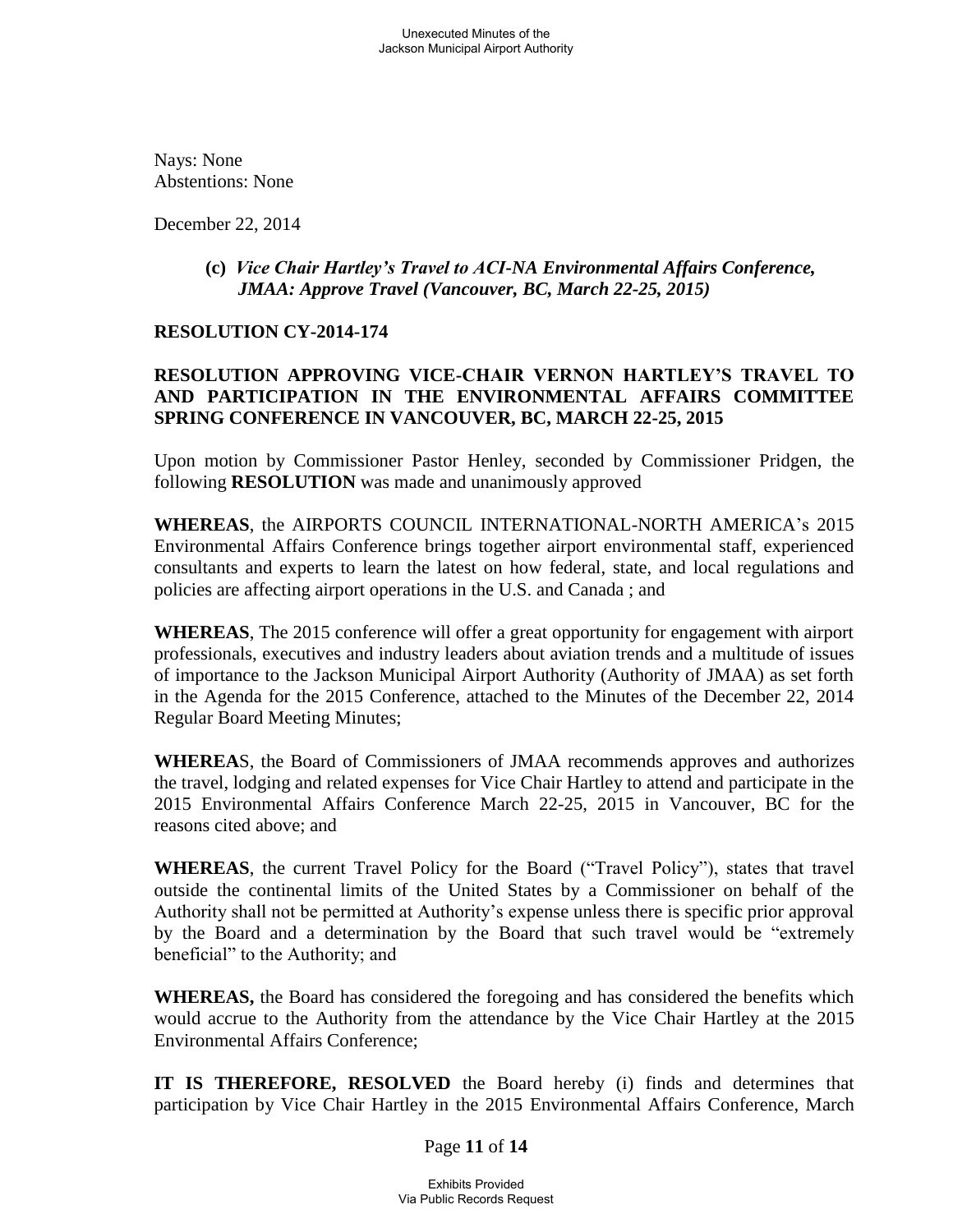22-25, 2015 in Vancouver, BC will be extremely beneficial to the Authority for the reasons cited above, and (ii) approves and authorizes payment and reimbursement for travel, lodging and related expenses for Vice Chair Hartley to attend and participate in 2015 Environmental Affairs Conference as described above, all in accordance with the Travel Policy for JMAA's Commissioners.

Yeas: Hartley, Pridgen, Harris, Reed, Henley Nays: None Abstentions: None

December 22, 2014

#### **3.** *Correction of Employee Taxable Benefit Form*

#### **RESOLUTION CY-2014-175**

### **RESOLUTION DIRECTING STAFF TO FILE AMENDED IRS FORMS TO REFLECT PREVIOUSLY UNREPORTED, UNDOCUMENTED MILES AS A TAXABLE BENEFIT**

Upon motion by Commissioner Pastor Henley, seconded by Commissioner Pridgen, the following **RESOLUTION** was made and adopted on the majority vote (4-0-1) of the Commissioners.

**WHEREAS**, the Board has considered a motion to direct JMAA staff to amend the compensation documents related to the former CEO to reflect the differential between actual mileage reported and actual mileage driven by the former CEO upon returning JMAA's Vehicle issued to the former CEO pursuant to the JMAA Policies and Procedures. The Board further considers directing JMAA Staff to comply with the initial recommendation by the CPA Firm and ensure that the differential amounts referenced above be reflected in any W-2s, 941s or 940s that are sent out on behalf of JMAA

**IT IS THEREFORE, RESOLVED** that JMAA's staff is directed to amend the compensation documents related to the former CEO to reflect the differential between actual mileage reported and actual mileage driven by the former CEO upon returning JMAA's Vehicle issued to the former CEO pursuant to the JMAA Policies and Procedures. The Board further directs JMAA Staff to comply with the initial recommendation by the CPA Firm and ensure that the differential amounts referenced above be reflected in any W-2s, 941s or 940s that are sent out on behalf of JMAA.

Yeas: Hartley, Pridgen, Reed, Henley Nays: None Abstentions: Harris

December 22, 2014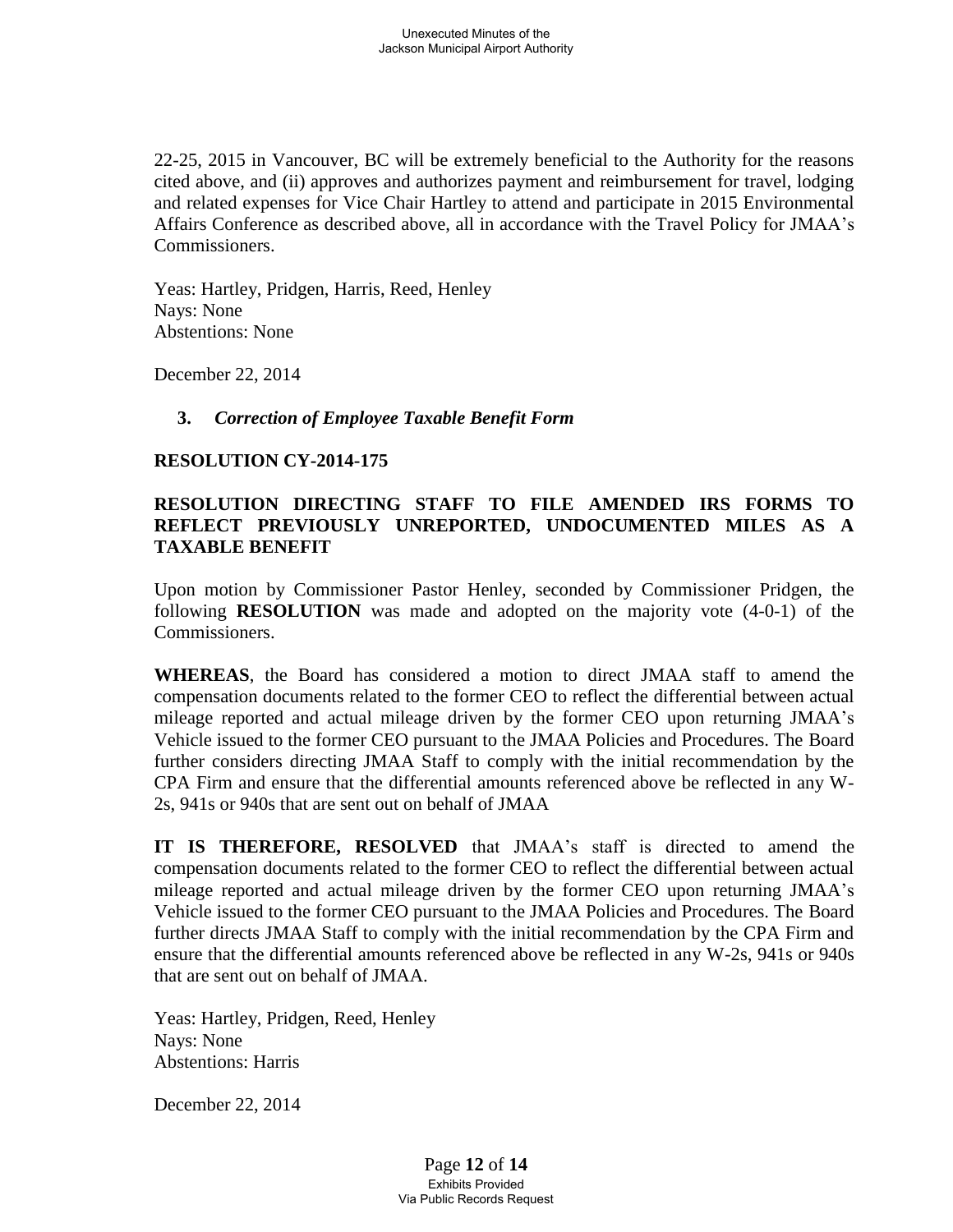**G. New Business** 

#### **1.** *Chief Executive Officer's Contract: Authorize Chair to Execute Contract*

#### **RESOLUTION CY 2014-176**

# **RESOLUTION TO AUTHORIZE JMAA CHAIR LAWANDA HARRIS TO SIGN A CONTRACT TO EMPLOY MR. CARL D. NEWMAN AS THE CHIEF EXECUTIVE OFFICER FOR THE JACKSON MUNICIPAL AIRPORT AUTHORITY**

Upon motion by Vice Chair Hartley, seconded by Commissioner Pastor Henley, the following **RESOLUTION** was made and unanimously approved

**WHEREAS,** I, Vernon Hartley move to authorize JMAA Chair LaWanda Harris to sign a contract to employ Mr. Carl D. Newman as the Chief Executive Officer for the Jackson Municipal Airport Authority and for the contract to containing previously negotiated terms and conditions, including, but not limited to the following:

- Begin work as the Chief Executive Officer of JMAA on or before January 2, 2015
- Agree to live inside the corporate limits of Jackson MS during his tenure as the Chief Executive Officer of JMAA
- A five (5) year contract with an initial annual salary of Two Hundred Thousand Dollars and no cents (\$200,000.00)
- An automobile (subject to JMAA's written policies as to employee use of JMAA vehicles)
- Two (2) cell phones
- Laptop computer
- Reimbursement for all out-of-pocket expenses reasonably incurred while performing his duties as CEO
- All employment benefit and welfare programs that JMAA shall have or shall make available from time to time to its employees, on the same terms and conditions as other employees, as set forth in Chapter 4 of JMAA's current Employee Handbook, pages 50 – 77
- Reimbursement upon submission of invoices and actual expense receipts, in an amount not to exceed Fifteen Thousand Dollars (\$15,000.00), for reasonable and necessary moving expenses of Mr. Newman and his household from the Houston, TX

#### Page **13** of **14**